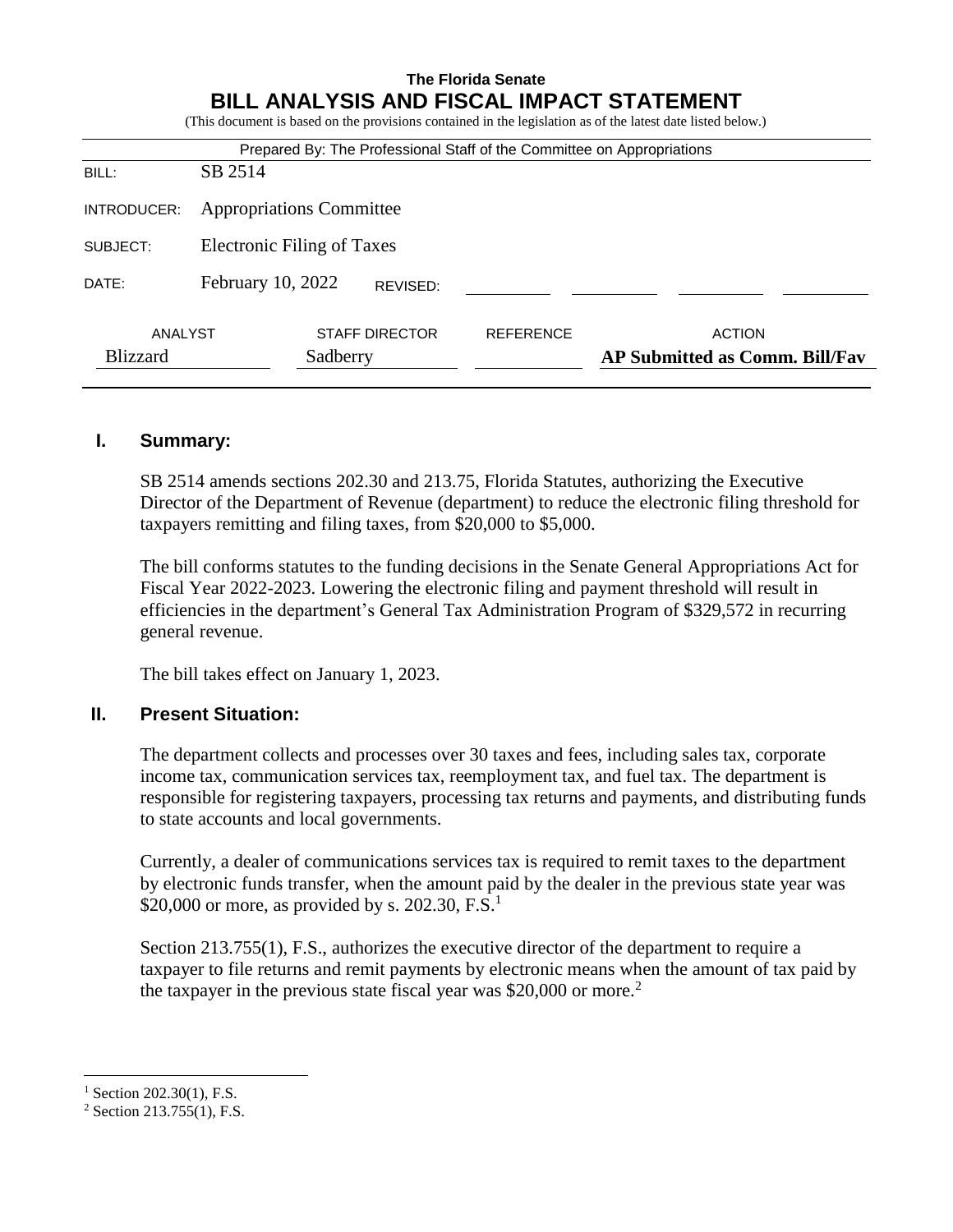# **III. Effect of Proposed Changes:**

The bill amends s. 202.30, F.S., and s. 213.755, F.S., authorizing the executive director of the department to reduce the threshold for electronic filing of tax returns and payments from \$20,000 to \$5,000.

The bill takes effect January 1, 2023.

# **IV. Constitutional Issues:**

A. Municipality/County Mandates Restrictions:

None.

B. Public Records/Open Meetings Issues:

None.

C. Trust Funds Restrictions:

None.

D. State Tax or Fee Increases:

None.

E. Other Constitutional Issues:

None.

# **V. Fiscal Impact Statement:**

A. Tax/Fee Issues:

None.

 $\overline{a}$ 

B. Private Sector Impact:

In Fiscal Year 2020-2021, the population of paper filers that paid taxes between the amounts of \$5,000 and \$20,000 was 29,193. The provisions in the bill will require these taxpayers to file electronically.<sup>3</sup>

C. Government Sector Impact:

Lowering the electronic filing and payment threshold will allow the department to reduce eight positions and \$329,572 in recurring general revenue funding. This cost savings will result from less paper returns and checks received by the department. Per the department,

<sup>3</sup> Department of Revenue, *Governor's Conforming Bill E-Filing Analysis* (Jan. 24, 2022) (on file with Committee on Appropriations).